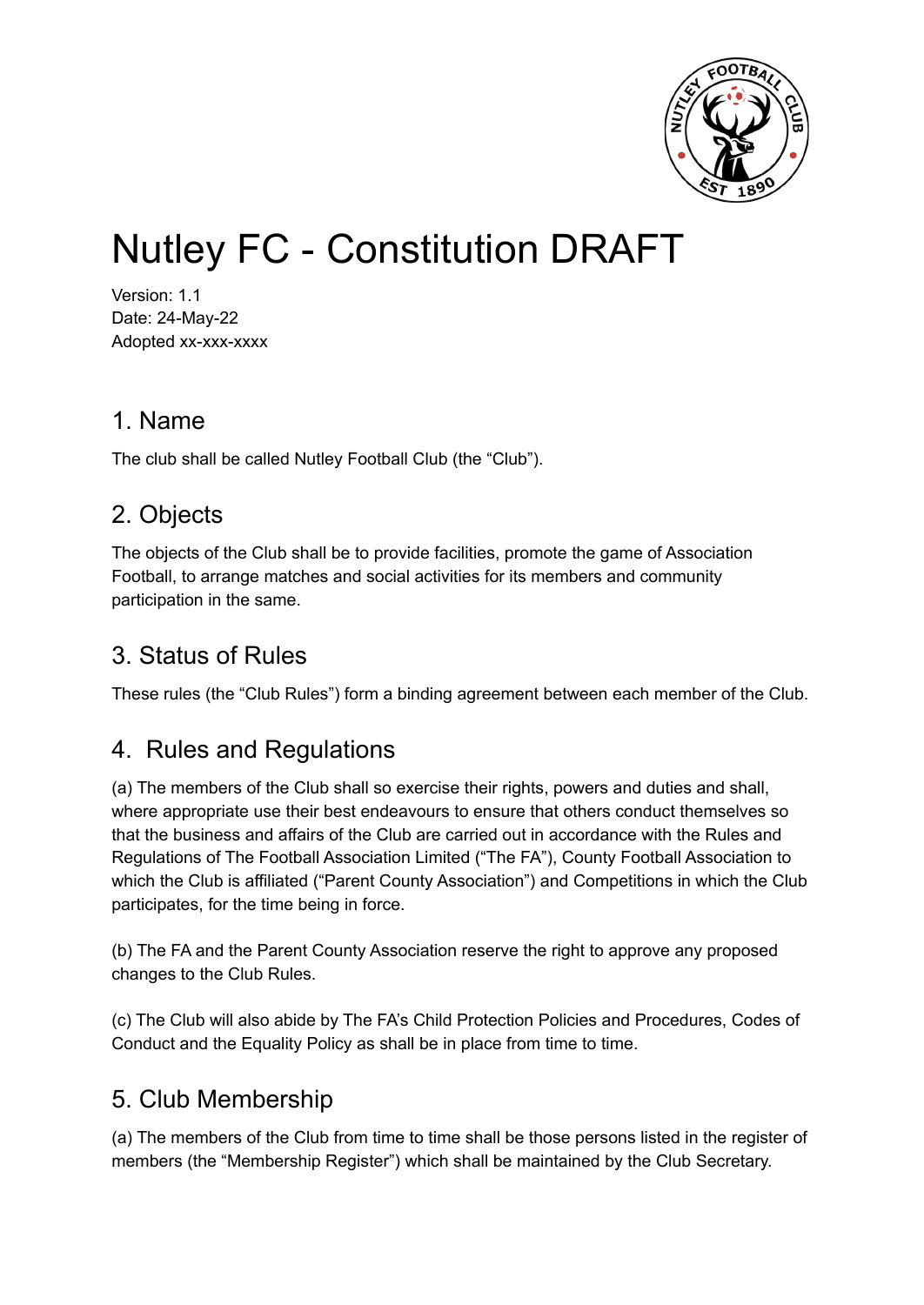(b) Any person who wishes to be a member must apply on the Membership Application Form and deliver it to the Club. Election to membership shall be at the discretion of the Club Committee and granted in accordance with the anti- discrimination and equality policies which are in place from time to time. An appeal against refusal may be made to the Club Committee in accordance with the Complaints Procedure in force from time to time. Membership shall become effective upon an applicant's name being entered in the Membership Register.

(c) In the event of a member's resignation or expulsion, his or her name shall be removed from the Membership Register.

(d) The FA and Parent County Association shall be given access to the Membership Register on demand.

## 6. Annual Membership Fee

(a) An annual fee payable by each member shall be determined from time to time by the Club Committee and set at a level that will not pose a significant obstacle to community participation. Any fee shall be payable on a successful application for membership and annually by each member. Fees shall not be repayable.

(b) The Club Committee shall have the authority to levy further subscriptions from the members as are reasonably necessary to fulfil the objects of the Club. Resignation and Expulsion

#### 7. Resignation and Expulsion

(a) A member shall cease to be a member of the Club if, and from the date on which, he/she gives notice to the Club Committee of his/her resignation. A member whose annual membership fee or further subscription is more than two (2) months in arrears shall be deemed to have resigned.

(b) The Club Committee shall have the power to expel a member when, in its opinion, it would not be in the interests of the Club for them to remain a member. An appeal against such a decision may be made to the Club Committee in accordance with the Complaints Procedure in force from time to time.

(c) A member who resigns or is expelled shall not be entitled to claim any, or a share of any, of the income and assets of the Club (the "Club Property").

#### 8. Club Committee

(a) The Club Committee shall consist of the following: Chairperson, Vice Chairperson, Treasurer, Welfare Officer (where the Club has youth teams), Secretary, Fixtures Secretary,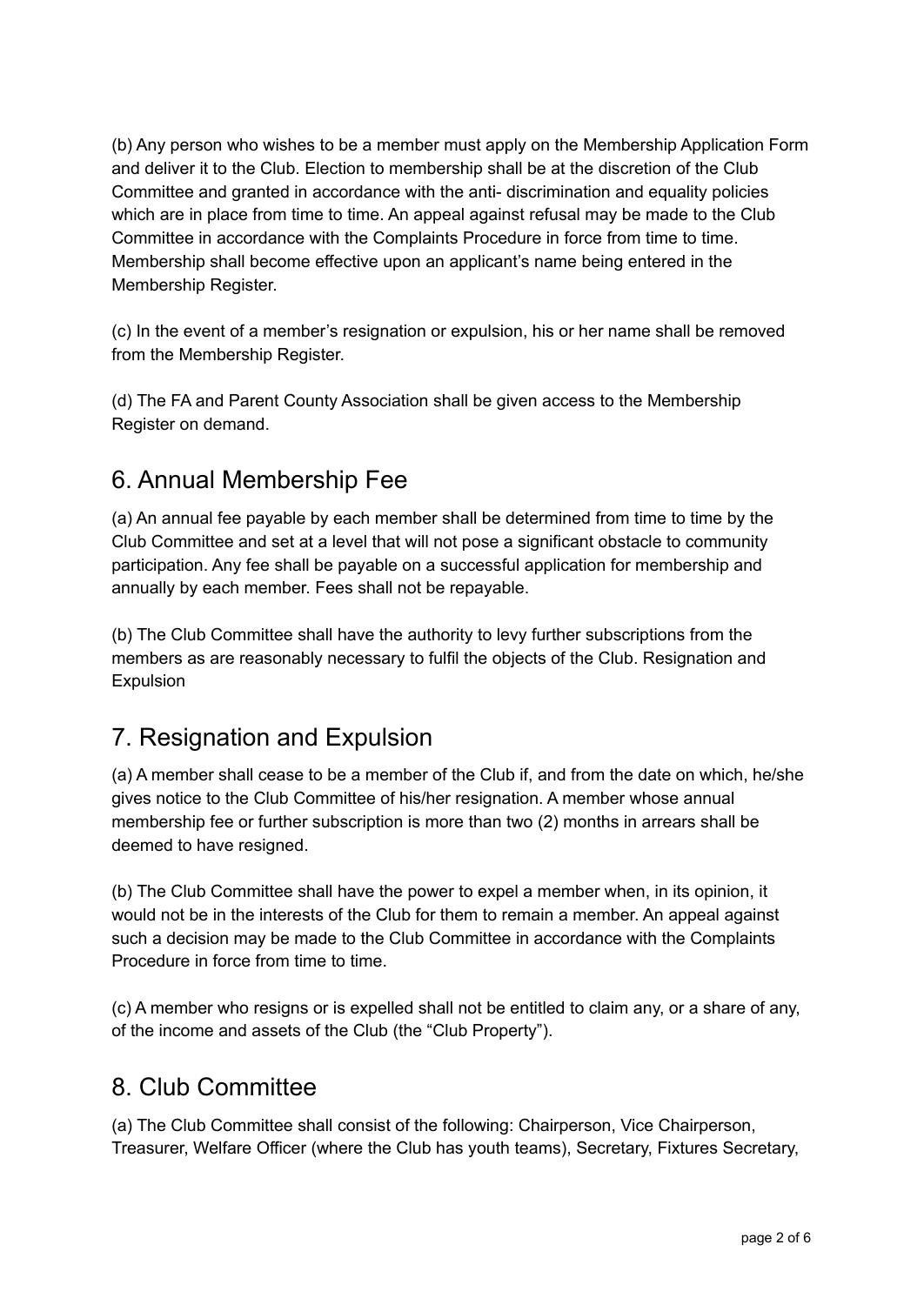Fundraising Secretary, Youth Secretary, Social Secretary, Team Managers and up to 5 other members, elected at an Annual General Meeting.

(b) Each Club Officer and Club Committee Member shall hold office from the date of appointment until the next Annual General Meeting ("AGM") unless otherwise resolved at an Extraordinary General Meeting ("EGM"). One person may hold no more than two positions of Club Officer at any time. The Club Committee shall be responsible for the management of all the affairs of the Club. Decisions of the Club Committee shall be made by a simple majority of those attending the Club Committee meeting. The Chairperson of the Club Committee meeting shall have a casting vote in the event of a tie. Meetings of the Club Committee shall be chaired by the Chairperson, or in their absence a member selected by the Club Committee. The quorum for the transaction of business of the Club Committee shall be three.

(c) Decisions of the Club Committee of meetings shall be entered into the Minute Book of the Club to be maintained by the Club Secretary.

(d) Any member of the Club Committee may call a meeting of the Club Committee by giving not less than seven days' notice to all members of the Club Committee. The Club Committee shall hold not less than four meetings a year.

(e) An outgoing member of the Club Committee may be reelected. Any vacancy on the Club Committee which arises between Annual General Meetings shall be filled by a member proposed by one and seconded by another of the remaining Club Committee members and approved by a simple majority of the remaining Club Committee members.

(f) Save as provided for in the Rules and Regulations of The FA, the Parent County Association and any applicable Competition, the Club Committee shall have the power to decide all questions and disputes arising in respect of any issue concerning the Club Rules.

(g) The position of a Club Officer shall be vacated if such person is subject to a decision of The FA that such person be suspended from holding office or from taking part in any football activity relating to the administration or management of a football club.

## 9. Annual and Extraordinary General Meetings

(a) An AGM shall be held in each year to:

- (i) receive a report of the activities of the Club over the previous year;
- (ii) receive a report of the Club's finances over the previous year;
- (iii) elect the members of the Club Committee; and
- (iv) consider any other business.

(b) Nominations for election of members as Club Officers or as members of the Club Committee shall be made in writing by the proposer and seconder, both of whom must be existing members of the Club, to the Club Secretary not less than 21 days before the AGM.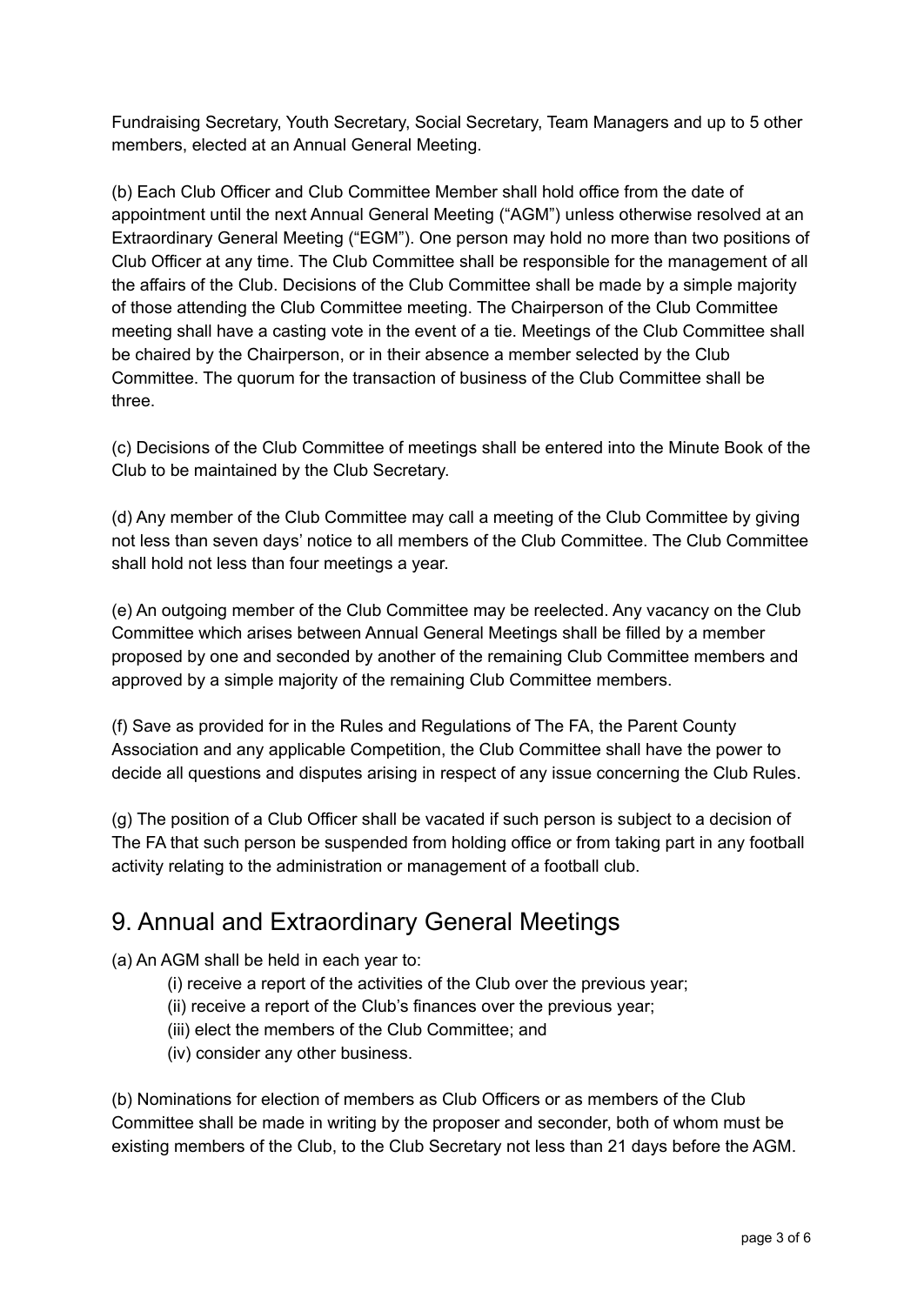Notice of any resolution to be proposed at the AGM shall be given in writing to the Club Secretary not less than 21 days before the meeting.

(c) An EGM may be called at any time by the Club Committee and shall be called within 21 days of the receipt by the Club Secretary of a requisition in writing, signed by not less than five members stating the purposes for which the Meeting is required and the resolutions proposed. Business at an EGM may be any business that may be transacted at an AGM.

(d) The Secretary shall send to each member at their last known address written notice of the date of a General Meeting (whether an AGM or an EGM) together with the resolutions to be proposed at least 14 days before the meeting.

(e) The quorum for a General Meeting shall be five.

(f) The Chairperson, or in their absence a member selected by the Club Committee, shall take the chair. Save as set out at (g) below, each member present shall have one vote and resolutions shall be passed by a simple majority. In the event of an equality of votes the Chairperson of the Meeting shall have a casting vote.

(g) Any member aged under 18 years may not vote in a general meeting save that one of his or her parents/ guardians may vote on his or her behalf.

(h) The Club Secretary, or in their absence a member of the Club Committee, shall enter Minutes of General Meetings into the Minute Book of the Club.

#### 10. Club Teams

(a) At its first meeting following each AGM the Club Committee shall appoint a Club member to be responsible for each of the Club's football teams. The appointed members shall be responsible for managing the affairs of the team. The appointed members shall present to the Club Committee at its last meeting prior to an AGM a written report of the activities of the team.

#### 11. Club Finances

(a) A bank account shall be opened and maintained in the name of the Club (the "Club Account"). Designated account signatories shall be the Club Chairperson, the Club Secretary and the Treasurer. No sum shall be drawn from the Club Account except by cheque signed by two of the three designated signatories. All monies payable to the Club shall be received by the Treasurer and deposited in the Club Account.

(b) The Club Property shall be applied only in furtherance of the objects of the Club. The distribution of profits or proceeds arising from the sale of Club Property to members is prohibited.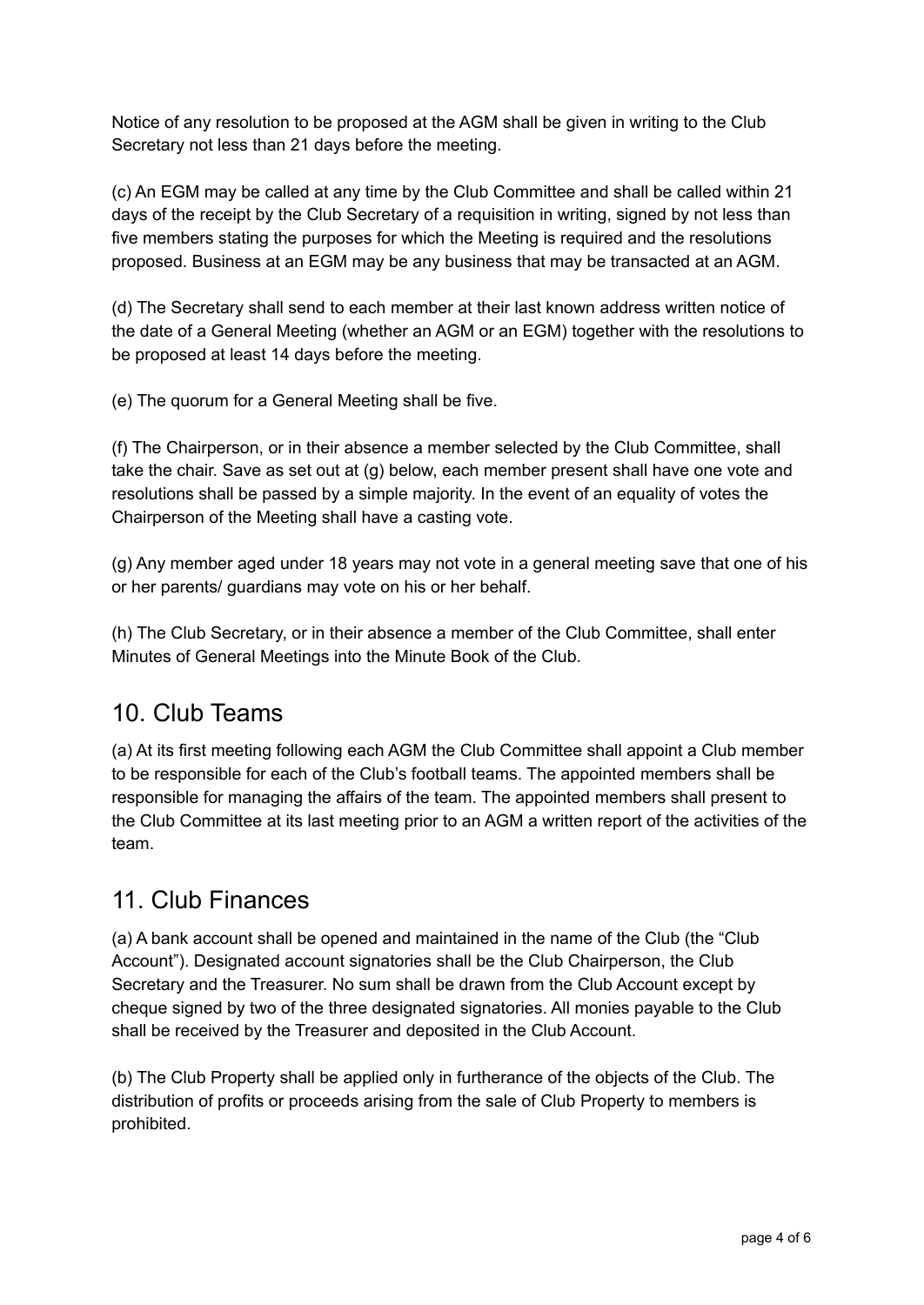(c) The Club Committee shall have the power to authorise the payment of remuneration and expenses to any member of the Club (although a Club shall not remunerate a member for playing) and to any other person or persons for services rendered to the Club.

(d) The Club may provide sporting and related social facilities, sporting equipment, coaching, courses, insurance cover, medical treatment, away-match expenses, post match refreshments and other ordinary benefits of Community Amateur Sports Clubs as provided for in the Finance Act 2002.

(e) The Club may also in connection with the sports purposes of the Club:

(i) sell and supply food, drink and related sports clothing and equipment;

(ii) employ members (although not for playing) and remunerate them for providing goods and services, on fair terms set by the Club Committee without the person concerned being present;

(iii) pay for reasonable hospitality for visiting teams and guests; and

(iv) indemnify the Club Committee and members acting properly in the course of the running of the Club against any liability incurred in the proper running of the Club (but only to the extent of its assets).

(f) The Club shall keep accounting records for recording the fact and nature of all payments and receipts so as to disclose, with reasonable accuracy, at any time, the financial position, including the assets and liabilities of the Club. The Club must retain its accounting records for a minimum of six years.

(g) The Club shall prepare an annual "Financial Statement", in such format as shall be available from The FA from time to time. The Financial Statement shall be approved by members at a general meeting. A copy of any Financial Statement shall, on demand, be forwarded to The FA.

(h) The Club Property, other than the Club Account, shall be vested in not less than two and no more than four custodians, one of whom shall be the Treasurer ("the Custodians"),who shall deal with the Club Property as directed by decisions of the Club Committee and entry in the Minute Book shall be conclusive evidence of such a decision.

(i) The Custodians shall be appointed by the Club in a General Meeting and shall hold office until death or resignation unless removed by a resolution passed at a General Meeting.

(j) On their removal or resignation a Custodian shall execute a Conveyance in such form as is published by The FA from time to time to a newly elected Custodian or the existing Custodians as directed by the Club Committee. The Club shall, on request, make a copy of any Conveyance available to The FA. On the death of a Custodian, any Club Property vested in them shall vest automatically in the surviving Custodians. If there is only one surviving Custodian, an EGM shall be convened as soon as possible to appoint another Custodian.